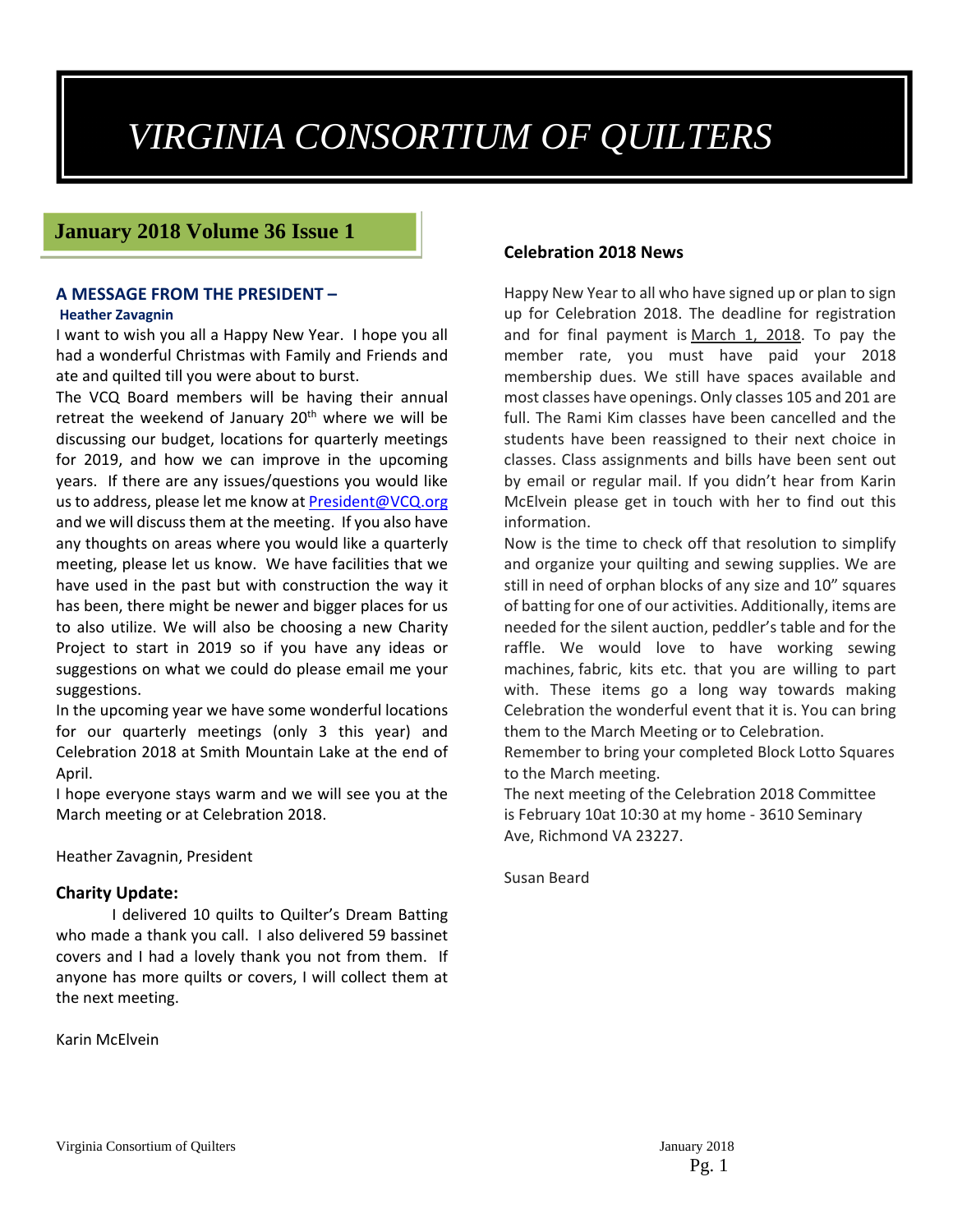#### **Vendors at VCQ Celebration 2018**

We are quite pleased to have a lovely set of vendors signed up for Celebration 2018.

- Lee Long from "A Sharper Edge" will return on Friday only to sharpen scissors. He will also bring his tools to sharpen knives. I was very pleased with how crisply sharp my scissors were after Lee sharpened them at last Celebration, and how long they retained their crisp cutting edge. Sharpening scissors costs \$10 for high quality shears, and \$8 for cheaper shears. Sharpening a knife generally costs \$3 to \$5.
- Lee Taylor from "Sewlovelee" in White Stone will bring all things quilty! We are delighted to welcome her to Celebration. Lee has a long history of sewing and enthusiastically encouraging quilters with their projects. http://www.sewlovelee.com/ 804‐577‐0020.
- Kelly Ann Richardson from "Kelly Ann's Quilting" in Warrenton will also bring her wit and passion for quilting, and a lovely array of supplies to Celebration, including Accuquilt GO! cutters and dies. https://www.kellyannsquilting.com/ 540‐ 341‐8890

Feel free to contact Lee Taylor or Kelly Ann Richardson if there are any particular items you are hoping they will bring.

#### **Mary Grogan**

#### **Celebration Classifieds**

**Available:** A spot at Celebration. Had to cancel and looking for someone to take my spot. Classes are: Friday‐ 107 Feathered Star and Sat‐ 207 Diamond Star. Please Contact murtha123@gmail.com if interested!

**Needed:** 10" Batting squares & Orphan Blocks of any size! Please bring to March Meeting or to Celebration.

#### QUILT TRIP OFFERING:

I am putting together a tour to Missouri Star Quilt Shops for their birthday and I have 4 seats remaining. The dates are 17-21 September and you can make your own travel arrangements to fly out of the airport of your choice and meet up with the tour in KC. I've offered the trip to my local guilds but thought someone in VCQ might be interested. A \$200 non refundable deposit holds your seat. I'm coordinating the hotel, bus, birthday, and airfare from Newport News. If interested, email Terry Hanson, hanson5tt@gmail.com . I think these seats will fill fast, so don't delay.

Thank you, Terry Hanson 757-871-3228 Hanson5tt@gmail.com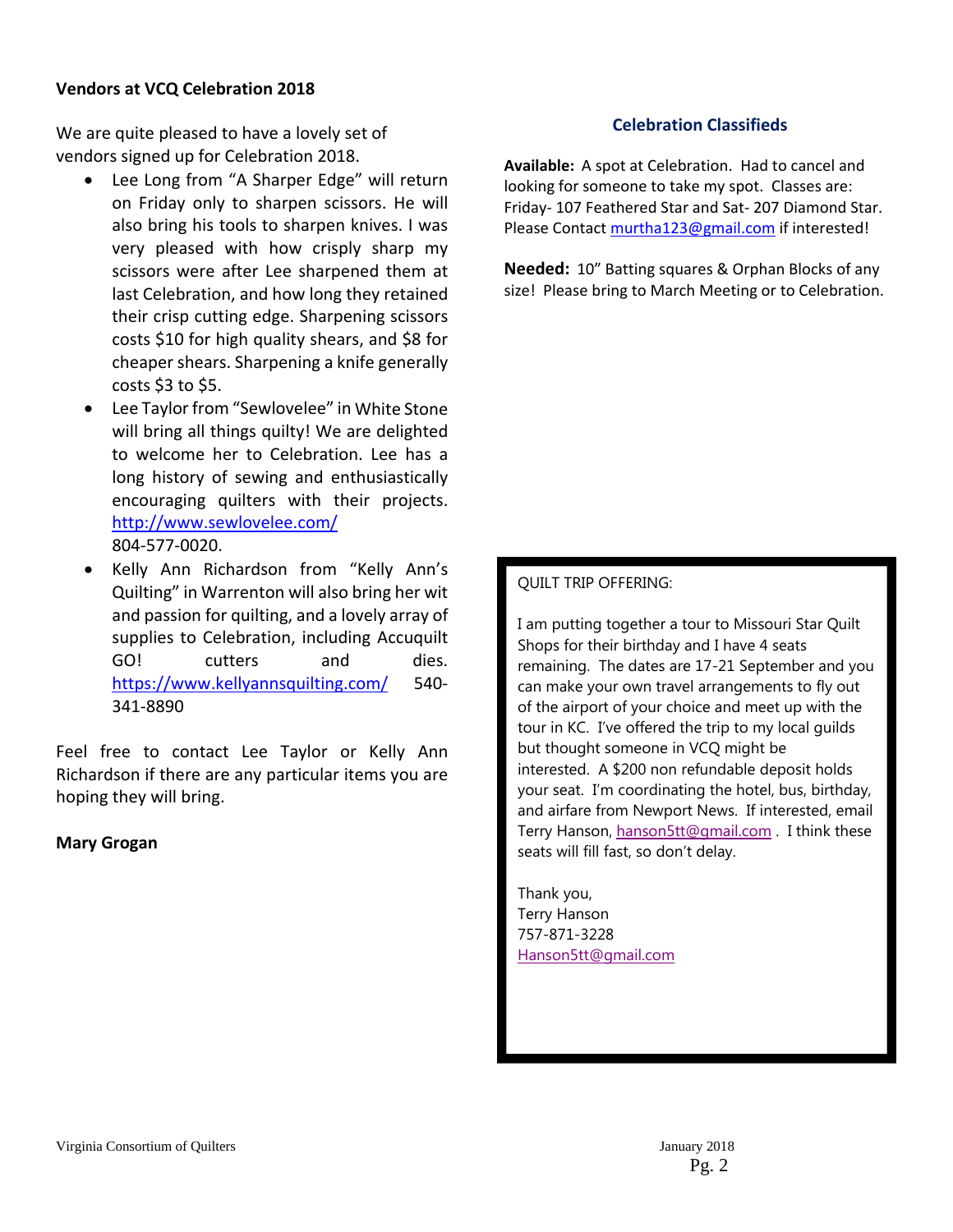# *MEET YOUR BOARD OF DIRECTORS*

#### **VCQ Board & Area Reps 2016**

|                | <b>Position</b>             | Name                 | Phone        | E-mail                           |
|----------------|-----------------------------|----------------------|--------------|----------------------------------|
| 1              | President                   | Heather Zavagnin     | 770-845-5190 | president@vcq.org                |
| $\overline{2}$ | <b>VP</b>                   | <b>Betsy Powell</b>  | 757-622-0993 | vicepresident@vcq.org            |
| 3              | <b>Secretary</b>            | <b>Susan Fulton</b>  | 804-633-5962 | secretary@vcq.org                |
| 4              | <b>Treasurer</b>            | Karen Brewster       | 703-732-6283 | treasurer@vcq.org                |
| 5              | Membership                  | Karin McElvein       | 757-572-1569 | membership@vcq.org               |
| 6              | <b>Historian</b>            | Joan McGowan         | 703-323-6048 | historian@vcq.org                |
| 7              | <b>Programs</b>             | Elizabeth Gibson     | 703-481-6879 | programs@vcq.org                 |
|                |                             | Sally Hurst          | 434-248-6212 | programs@vcq.org                 |
| 8              | <b>Facilities</b>           | Rose Hall            | 434-363-1011 | facilities@vcq.org               |
|                |                             | Sue Burton           | 804-435-3229 | facilities@vcq.org               |
| 9              | <b>Newsletter</b>           | Yvette Cienski       | 757-234-0232 | newsletter@vcq.org               |
| 10             | <b>Web Mistress</b>         | Mary Grogan          | 202-262-0142 | maryg@infovisions.org            |
| 11             | <b>Publicity</b>            | <b>VACANT</b>        |              |                                  |
| 12             | <b>Celebration co-Chair</b> | Susan Beard          | 571-338-3168 | Beard22205@verizon.net           |
|                |                             | Phyllis Mondak       | 804-921-2048 | Phmon2@comcast.net               |
| 13             | <b>Community Service</b>    | Karen DuMont         | 804-233-7750 | kmdumont@comcast.net             |
|                |                             | Karin McElvein       | 757-572-1569 | Karinlisa7@gmail.com             |
| 14             | <b>Documentation</b>        | <b>VACANT</b>        |              |                                  |
|                | <b>Area Reps</b>            |                      |              |                                  |
| $\mathbf{1}$   | <b>Northern VA</b>          | Kathy McCrea         | 703-425-1829 | kathy.mccrea@cox.net             |
| $\overline{2}$ | <b>Shenandoah Valley</b>    | Kathleen<br>Ackerson | 540-335-4700 | kackerso@shentel.net             |
| 3              | Southern Shenandoah         | Vacant               |              |                                  |
| 4              | <b>Culpeper-Lynchburg</b>   | Deb Schupp           | 540-604-0988 | debschupp@GumboDesignStudios.com |
| 5              | <b>Richmond</b>             | Karen DuMont         | 804-233-7750 | kmdumont@comcast.net             |
| 6              | Fredericksburg              | Ann Tinsman          | 540-894-5546 | atinsman@hotmail.com             |
| 7              | <b>Southwest</b>            | Vacant               |              |                                  |
| 8              | Peninsula                   | <b>Bonnie Timm</b>   | 757-483-4909 | botqg@verizon.net                |
| 9              | <b>Tidewater</b>            | Debi Harding         | 757-615-7758 | debi.harding@cox.net             |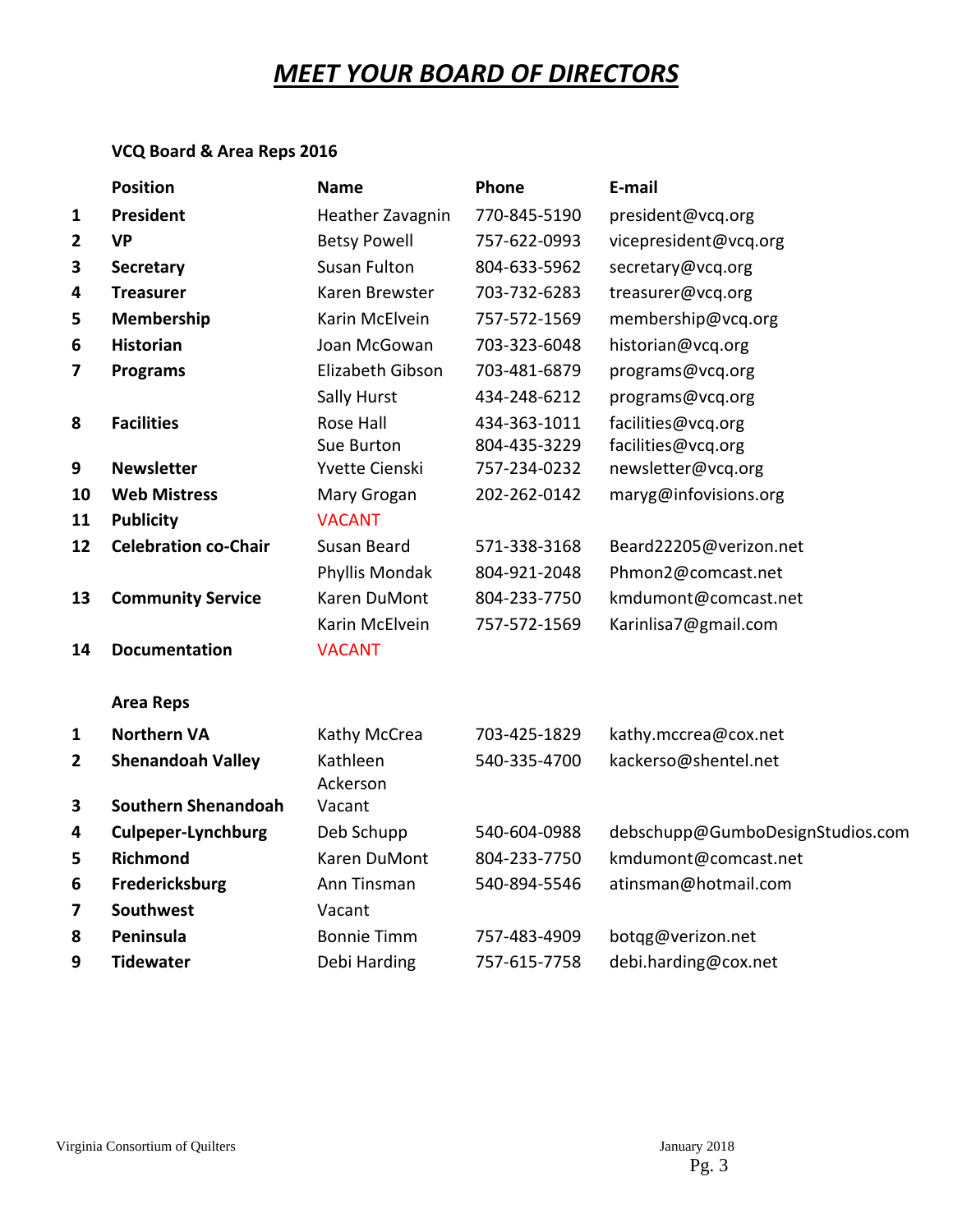#### **VCQ General Meeting Minutes‐November 2017**

Manassas Baptist Church, Manassas, VA ‐ November 11, 2017 12:36 PM call to order **President's Welcome**: Heather Zavagnin ‐Welcomed all to Manassas Baptist Church, thanked Kathy and Sue. ‐ Introduced new members and welcome gifts **‐** Minutes Published in newsletter ‐ Additions or corrections? none **‐** Motion to Accept ‐ Pat Sappenfield 2nd Lois Bates ‐ Passed **‐** 3 cards for members, please sign (Sally Hurst, Marty Moon, Dana Michaud) **‐** VP's last meeting ‐ but do have items for sale ‐ see Heather Z **Treasurer**: Marty Greene **‐** Tenure is over at end of year **‐** no copies to share, will be available in March and include full year **Membership**: Karin McElvein **‐** 58 new members **‐** tags and pins were passed out **‐** reminded that dues are due and is also collecting for Celebration **Facilities**: Rose Hall **‐** March 10, 2018 meeting will be in Staunton, VA at the Memorial Baptist Church, rooms at the Hampton Inn **Programs**: Elizabeth Gibson **‐** 2 classes today ‐ both going well hand class did not go) **‐** 2/3 attendees in CQWM and 1/3 in classes **‐** Staunton: Barb Klien will teach project from her new book **‐** need recommendations for additional teachers in

the area **‐** up to \$75 for travel + \$300. for day so need local

**Newsletter**: Yvette Cienski

**‐** Deadline for next newsletter: January 5, 2018 newsletter@vcq.org

**Celebration**: Susan Beard‐co chair

- ‐ chugging along 124 or 149 spaces are filled
- **‐** everyone in first choice except those that will be contacted
- **‐** Zinnia class ‐ overbooked
- **‐** Paint chips and Mystery ‐ Full
- **‐** all other classes have space
- **‐** Need TAG team please see Susan if interested
- **‐** Block Lotto Blocks are available ‐ and committee is collecting finished ones

**‐** also collecting 10‐inch squares of batting, orphan blocks please bring to March meeting or contact **‐** Beard22205@verizon.net

- **Community Service**: Susan Price
- **‐** 15 Kits were done ‐ 1/2 done
- **‐** please do, in CQWM
- **‐** ALS lap quilts ‐ kits available if want to help
- **‐** 10 ALS quilts were turned in by Karin McElvein
- who attached VCQ labels

and has received Thank You notes

**Election**: Kathy McCrae

- **‐** Nominate: VP ‐ Betsy Powell
- Historian ‐Joan McGowen
- Treasurer ‐Karen Brewster
- **‐** Karen McElvein 2nd
- **‐** passed
- 3:45 will be show and tell
- **Adjourn** ‐ 1:02 PM classes resume

respectfully submitted, Bonnie Timm (for Susan Fulton)

- additional day happenings:
- ‐ (Have volunteers for TAG team)

**‐** 3:50pm Show and Tell ‐ per Elizabeth please share pictures on Facebook and social media to help generate interest

4:10 PM day over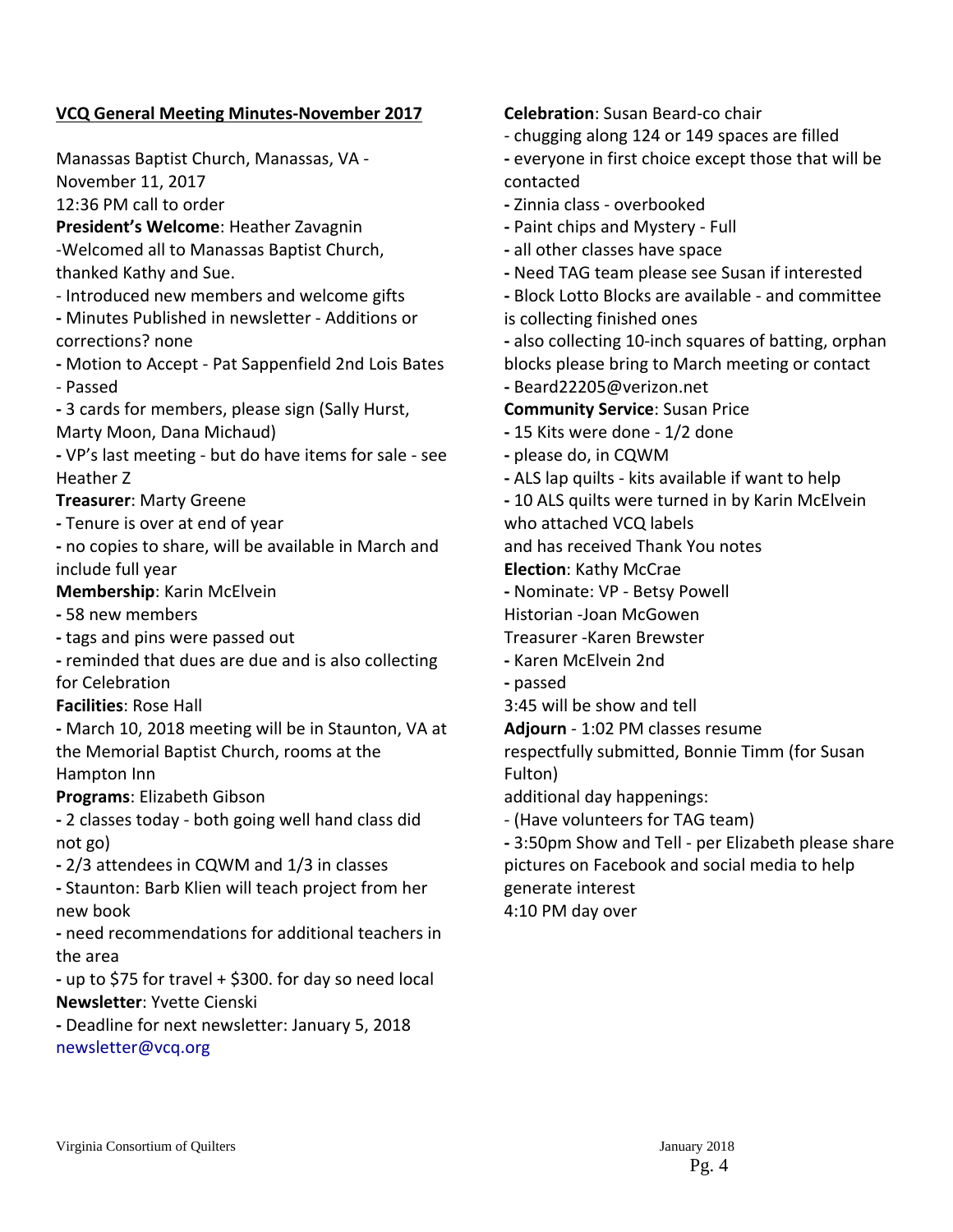### **Calendar of Events**

**February 8‐11, 2018 Birds of a Feather** Longarm Network Hyatt Regency, Dulles Herndon, VA https://thelongarmnetwork.com/be‐birds‐of‐a‐feather

**February 22‐25,2018 Mancuso Mid‐Atlantic Quilt Festival** 1610 Coliseum Dr. Hampton, VA 23666 Thur.- Sat  $10$  am  $-6$  pm Sun  $10 \text{ am} - 6 \text{ pm}$ Admission \$15 incl. readmit /\$13 Sunday Only https://www.quiltfest.com/upcoming-shows-andevents/mid‐atlantic‐quilt‐festival

#### **March 10‐11, 2018 Cabin Branch Quilters Quilt Show**

Prince William County Fairgrounds 10624 Dumfries Rd Manassas, VA Sat. 10 am – 5 pm Sun.  $10 \text{ am} - 4 \text{ pm}$ Admission \$8 http://www.cabinbranchquilters.org/quilt‐show.htm

**March 21‐24,2018 Lancaster Quilt Show** Lancaster County Convention Center 25 South Queen St. Lancaster, PA 17603 Wed.- Fri.  $9 \text{ am} - 6 \text{ pm}$ Sat.  $9$  am  $-$  4 pm

http://www.quiltweek.com/locations/lns18/

#### **April 7 & 8, 2018**

**Peninsula Piecemakers Quilt Guild Quilt Show** "Everything Is Coming Up Quilts" Poquoson Middle School 985 Poquoson Avenue Poquoson, VA 23662 Saturday 9 am – 5pm Sunday 10 am ‐4pm Admission \$8.00 for both days or \$6.00 with a current Guild card **Contact** www.ppqg.org **for detail**

**April 13‐14, 2018 Millennium Quilters Quilt Show** Village Square Conference Center Rt.19 South, 1489 Milford St. Clarksburg, WV Fri.  $9$  am  $-6$  pm Sat. 9 am – 5 pm http://www.millenniumquilters.net – annual quilt show

**April 18‐21, 2018 Spring Paducah** Schroeder Expo Center 415 Park Avenue Paducah, KY 42001 Wed.  $-$  Fri. 9 am  $-$  6 pm Sat.  $9$  am  $-$  4 pm http://www.quiltweek.com/locations/spring‐paducah/

#### \*\*\*\*\*\*\*\*\*\*\*\*\*\*\*\*\*\*\*\*\*\*\*\*\*\*\*\*\*\*\*\*\*\*\*\*\*\*\*\*

# **VCQ 2018 Events:**

**March 10 ‐ Staunton April 26‐29 ‐CELEBRATION @Smith Mountain Lake August 11‐ TBA November 10 ‐ TBA** 

The following are the **Deadline Dates** for item submissions to the newsletter staff:

JUNE 8, 2018 for August  $11<sup>th</sup>$  meeting SEPT. 7, 2018 for November 10<sup>th</sup> meeting

Material can be sent electronically (preferred) to newsletter@vcq.org OR mailed to: Yvette Cienski, 206 Blue Heron Dr., Yorktown, VA 23692

#### **Advertising For Newsletter & Roster**

|                                               | Newsletter | Roster  |  |  |
|-----------------------------------------------|------------|---------|--|--|
| Business Card-2"x3.5"                         | \$10.00    | \$20.00 |  |  |
| 1/4 Page-5.25"x4"                             | 15.00      | 30.00   |  |  |
| 1/2 Page-5.25"x 8"                            | 30.00      | 60.00   |  |  |
| Full Page-8" x 10.5"                          | 50.00      | 100.00  |  |  |
| <b>Inside Back Page</b>                       |            | 125.00  |  |  |
| Classified Ad (50 word max - Newsletter only) |            |         |  |  |

Send ads to newsletter@vcq.org and check made out to VCQ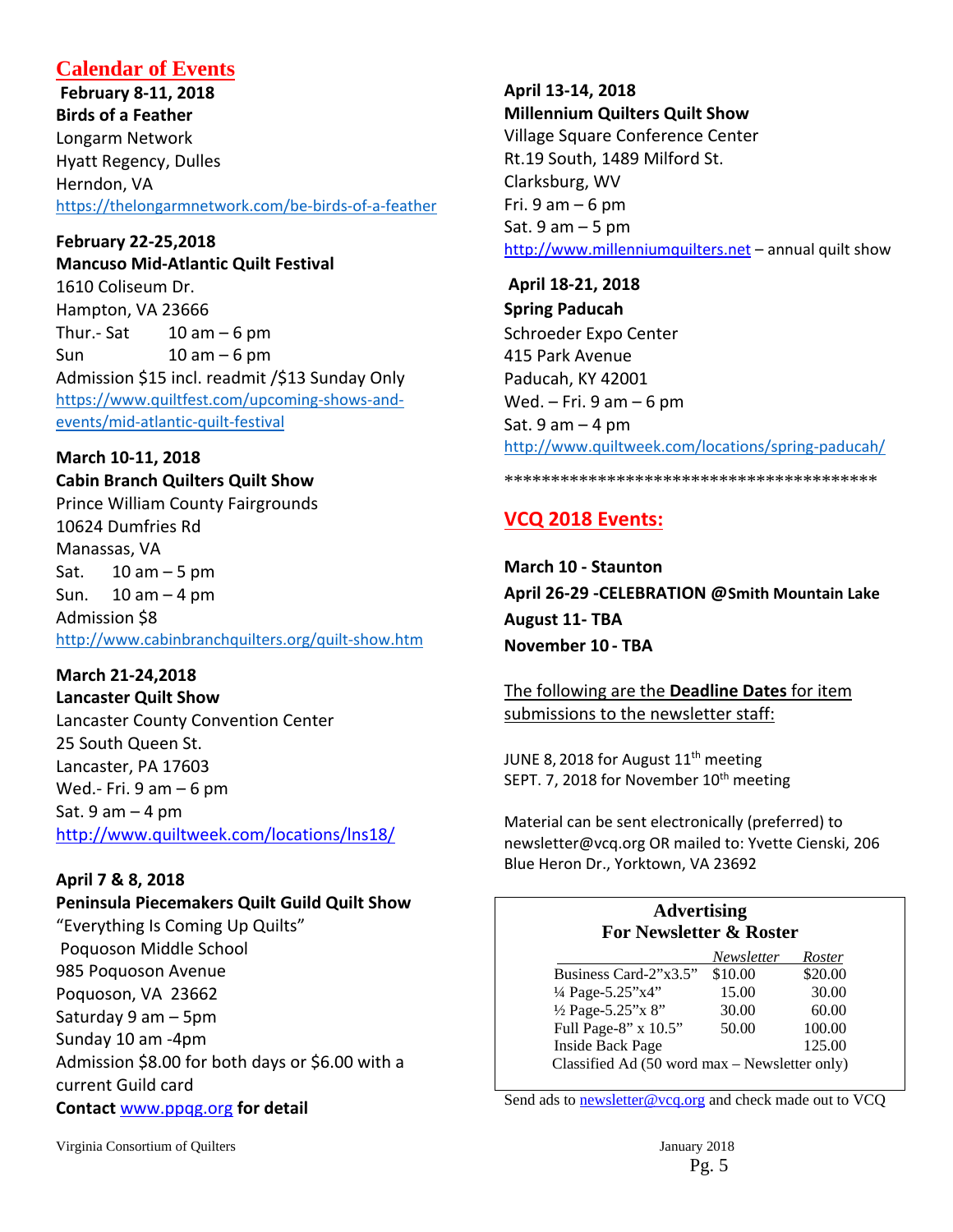

# **CALENDAR OF EVENTS AT VIRGINIA QUILT MUSEUM**

# **2018 Exhibit Schedule**

**Exhibit I FEBRUARY 20 – MAY 12, 2018**  *Hollis Chatelain – Stories of West Africa*  Warren Gallery Presentation: April 7, 2018

Hollis Chatelain is an internationally-renowned and award-winning textile artist, teacher, and humanitarian. Her signature style incorporates the use of imagery, elaborate color, and often intricate thread detail. She has produced a coloring book from some of her textile paintings, with a story to accompany each drawing. The coloring book is a sought-after resource for secondary education curricula -- as a conveyor of the stories of West Africa. This is the debut exhibition of art quilts that have been based on the drawings in her coloring book.

### *African American Quilters: Stitching our Stories in New & Traditional Expressions*

Wilma Gerald, curator Galleries I, II and III

The participation of Africans in the textile arts is older than their presence in this country. Africans brought with them knowledge of piecing, appliqué, embroidery and weaving. However, at that time, it was not considered art. Enslaved African women were responsible for sewing, mending, and other textile work as part of their household chores. Out of necessity, quilts were made for everyday use: to sleep on or for cover in the winter months. Some of these quilts were made to chronicle the history of their lives, their struggles and triumphs, and as vehicles of artistic expression.

Now, as then, quilts produced by quilters of African descent are as diverse and unique as the artists themselves. Often drawing on distinctive aspects of their history and experience in the creation of their art, these artists continue to tell their stories as did their fore bearers. The quilts in this exhibit, "African American Quilters: Stitching our Stories in New & Traditional Expressions", ranging from works with a strong African influence to traditional quilting, include: stunning art quilts, traditional piecing and dramatic story quilts. These quilts have voices and they are calling out to you. Come, join in the conversation as the colors and shapes tell of the celebrations and memories they were created to record.

### **Treasures from the Vault:** *Itty Bitty Pieces of Paper* **Gallery VI and Hallway**

#### *Wrapped in History - The Search for Virginia Quilts and Quilt-makers: The Jenny and David* **Powers Collection** Pam Pampe, Curator Galleries IV and V

Jenny and Dave Powers descend from Valley families that are passionate about preserving the past. Their love for quilts made in the Valley is represented in the selections made for this exhibit. Family names, county locations and provenance on the pieces make this collection unique.

**African Textiles Paula Golden, Curator Galleries A and B** 

Traditionally, textiles have been used to convey important cultural information and have often played a central role in festivities and ceremonies. Throughout the African continent, men, women and children wove cloth; often from an early age. Cloth was considered to be of great value and so was also used as a form of currency. This exhibit explores the textiles of Africa and represents the beautiful diversity of design, culture and history present in the woven, dyed and printed fabrics.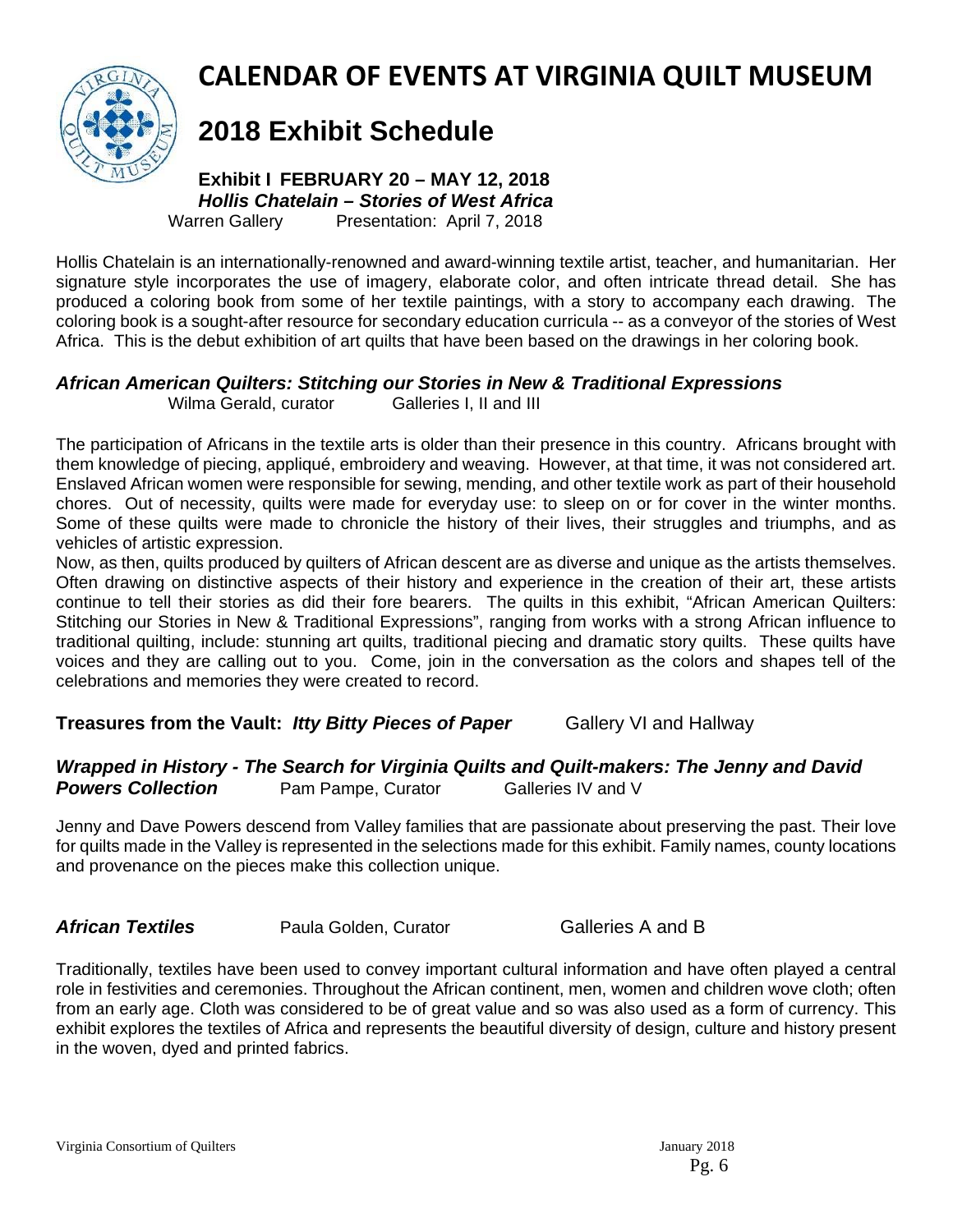## **Virginia Consortium of Quilters Application for Membership**

|                                                                                        | Name: Phone: Phone: ()                                                                                                                                                                                                        |
|----------------------------------------------------------------------------------------|-------------------------------------------------------------------------------------------------------------------------------------------------------------------------------------------------------------------------------|
|                                                                                        |                                                                                                                                                                                                                               |
|                                                                                        |                                                                                                                                                                                                                               |
| below.)                                                                                | Email address: The email address I understand that I will receive the newsletter electronically unless I check the box (By providing my email address I understand that I will receive the newsletter electronically unless I |
|                                                                                        | $( )$ I wish to receive a <i>paper copy</i> of the quarterly newsletter.                                                                                                                                                      |
|                                                                                        | Your membership can be paid for multiple years (up to 5 years) with this form. This date will be on your<br>membership card and the mailing label of each newsletter. If dues increase during this period, yours will not.    |
|                                                                                        |                                                                                                                                                                                                                               |
|                                                                                        | () New Member (Referred by $\frac{M}{\text{Make check payable to "VCQ"}}$ (Make check payable to "VCQ")                                                                                                                       |
|                                                                                        | ( ) Renewal Amt: $\frac{\$}{(\$25.00 \text{ per year, up to five years only.})}$ (make check payable to "VCQ" and include SASE)                                                                                               |
| envelope (SASE) for your membership card.                                              | <b>Renewal Members Only: Please enclose with your payment and application, a self-addressed stamped</b>                                                                                                                       |
|                                                                                        | $( ) I$ am a member of a local quilt guild/group: $($ List all guilds)                                                                                                                                                        |
| () I teach and/or lecture about quilting.                                              |                                                                                                                                                                                                                               |
|                                                                                        | () I may be willing to drive others from my area to VCQ meetings.                                                                                                                                                             |
| Mail to:                                                                               | Karin McElvein, Membership Chairperson<br>1309 Maplewood Ave.<br><b>Norfolk, VA 23503</b><br>Questions: karinlisa7@gmail.com                                                                                                  |
| <b>For Membership Only:</b><br>Amt: $\frac{1}{\sqrt{1-\frac{1}{2}} \cdot \frac{1}{2}}$ | Area $\qquad$<br>CK Dep___; Mem List updated __; Card Sent_____                                                                                                                                                               |
| Ck. No.                                                                                |                                                                                                                                                                                                                               |
| Exp. Year:                                                                             | New Member Packet: Letter _; Name Badge ___ Card ___                                                                                                                                                                          |
| Revised 5/10/17                                                                        |                                                                                                                                                                                                                               |

Virginia Consortium of Quilters January 2018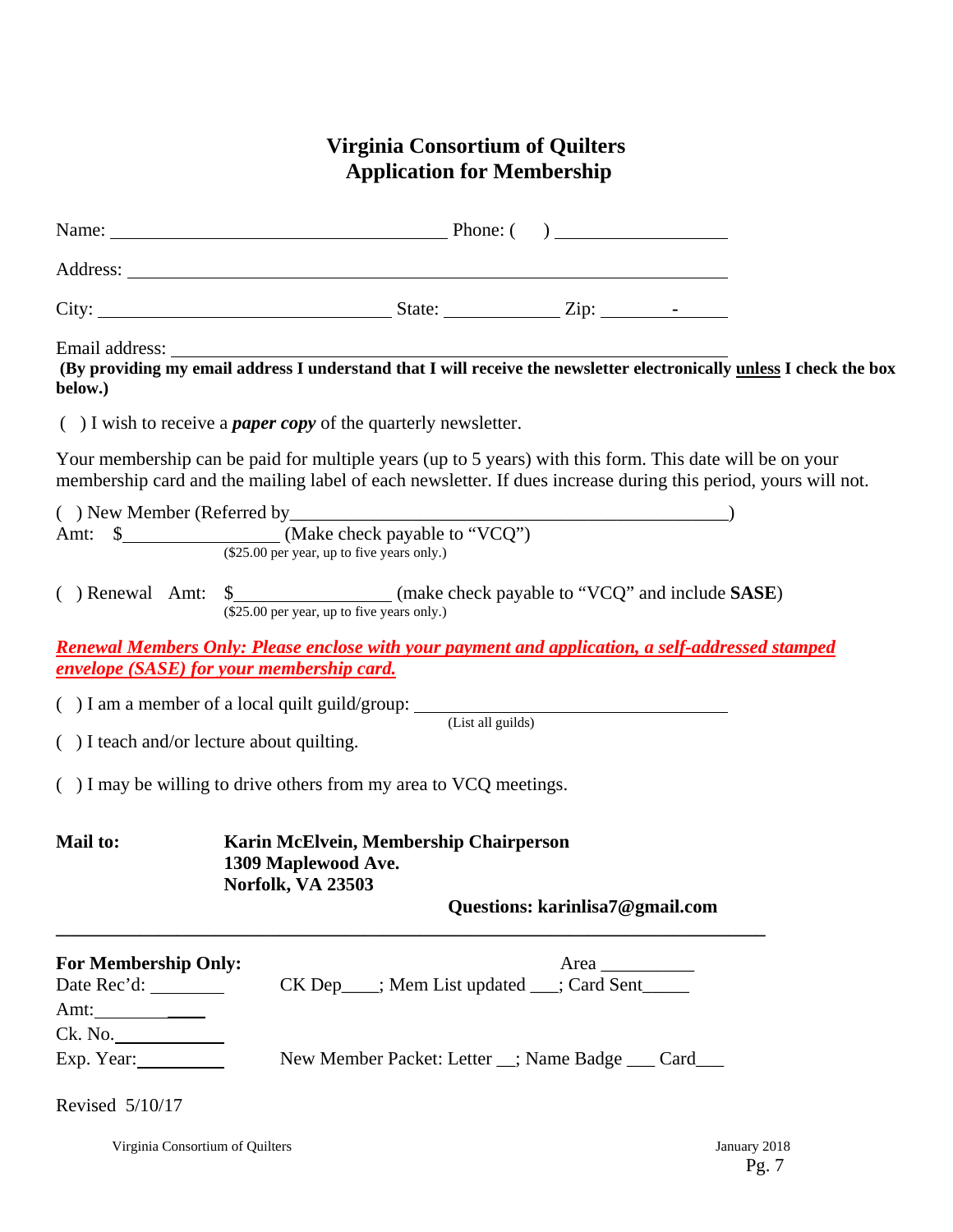# **March 10, 2018 Meeting & Workshop in Staunton, VA**

#### **Lodging Accommodations:**

#### **Hampton Inn**

40 Payne Ln Staunton, VA 24401 Contact Andrew Bailey 540‐886‐7000 Rooms for Friday/Saturday night \$139. Breakfast is included. Last day to make reservations is February 24th. http://hamptoninn3.hilton.com/en/hotels/virginia/hampton‐inn‐staunton‐SHDVAHX/index.html

#### **Directions from the Hotel Staff**

From I‐81: Exit 220 follow exit ramp to Greenville Ave (Lee Hwy/Rt. 11) right on Greenville Ave, first left after Exxon Gas Station.

From I-64 West: I-64 West - I-81 South Exit 220, follow exit ramp to Greenville Ave, (Rt. 11) right on Greenville Ave, first left after Exxon Gas Station.

From I‐64 East: I‐64 East ‐ I‐81 North Exit 220 follow exit ramp to Greenville Ave (Rt. 11) right on Greenville Ave, first left after Exxon Gas Station. Total mileage from interstate exit is one mile.

#### **Meeting space:**

Memorial Baptist Church 540‐885‐8033 224 Taylor St, Staunton, VA 24401

#### **Directions from the Hotel to Memorial Baptist Church:**

Head north 381 ft.

Turn right toward US‐11 N 453 ft.

Turn left at the 1st cross street onto US‐11 N 0.9 mi

Turn right onto Statler Blvd 2.0 mi

Turn right onto E Beverley St 0.6 mi E Beverley St turns left and becomes Taylor St

Destination will be on the left.

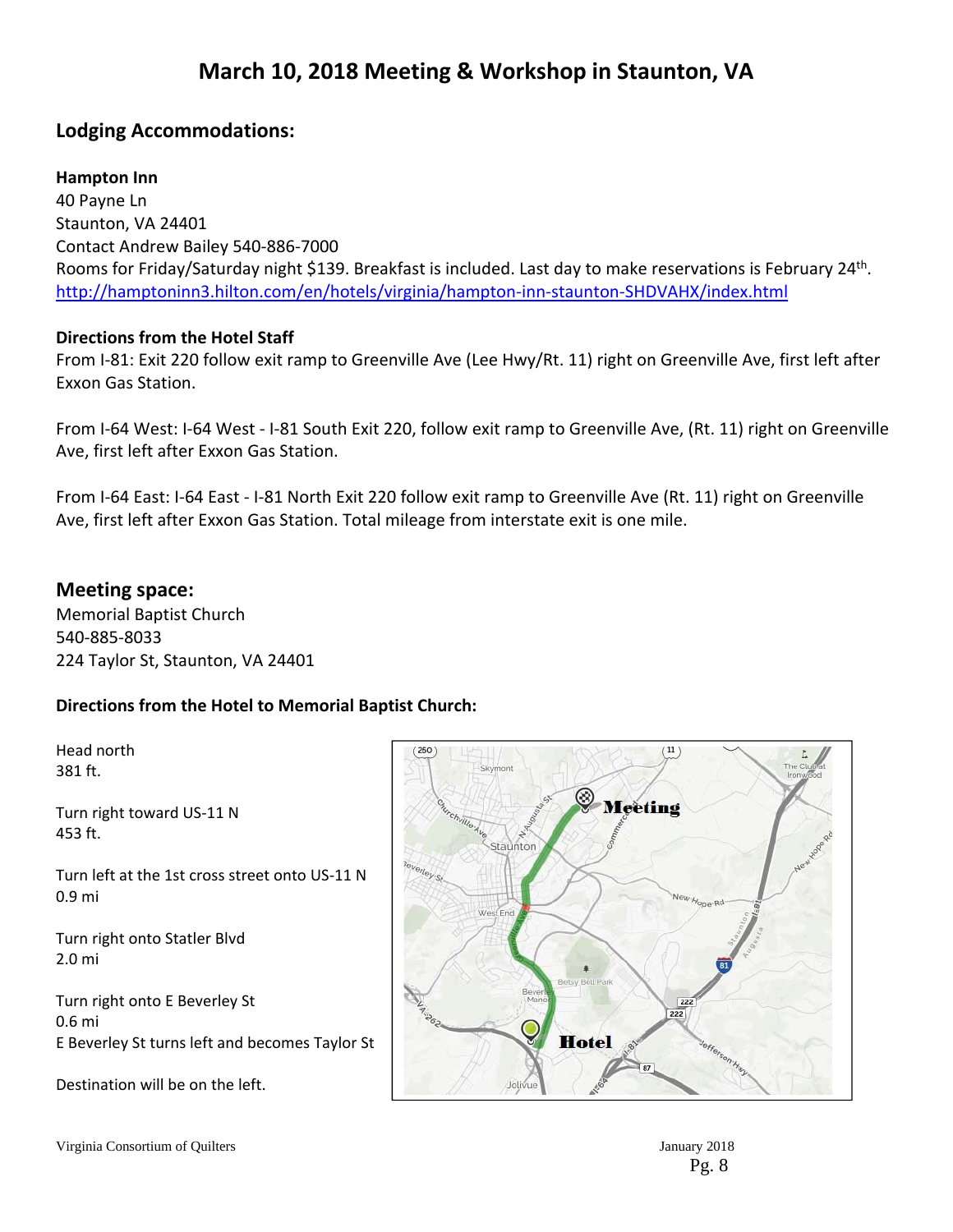# **Notes from Elizabeth and Sally:**

Your registration form and check to VCQ must be **postmarked by Friday, February 16, 2018** (3 weeks prior to event). **Registrations will close after this date without exception. Any registrations postmarked after February 16, 2018 will not be accepted and will be returned**. Please fill out your registration form completely as this information is very vital to ensure proper confirmation mailing of your postcards.

**You will receive a postcard with your registration confirmation – Please bring your postcard!!**  It is your ticket for lunch and door prize drawing. However, if you forget your card we will have blank index **cards at the registration table for the door prize drawing.**

**Any cancellations must be made by February 16, 2018 to obtain a refund.**

**Please wear your nametag to the meeting so we can put names and faces together.**

#### **Friday, March 9, 2018 Schedule: Dinner on your own**

- $\triangleright$  5:30 PM Celebration 2018 Committee meeting at the hotel conference room
- 7:30 PM VCQ Board meeting at the hotel conference room

#### **Saturday, March 10, 2018 Meeting Schedule:**

- $\geq 8:00 9:00$  AM Registration
- $\geqslant 9:00 N$ oon Workshops
- $\triangleright$  Noon 12:45PM Lunch
- $\geq 12:50 1:20$ PM Business meeting
- $\geq 1:30 3:30$ PM Workshops reconvene
- $\geq$  3:45 4:15 PM Show and Tell

# Quilt Shops near Staunton

**Rachel's Quilt Patch** In the Historic Train Station 40 Middlebrook Avenue Staunton, Virginia 24401 phone 540‐886‐7728 web address: http://rachelsquiltpatch.com/ Rachel's Quilt Patch will be open Friday evening until 7:00 March 9 There is gift for a \$20.00 or more purchase Friday and Saturday for VCQ attendees.

#### **Sew Classic Fabrics**

Virginia Consortium of Quilters January 2018 at the Shenandoah Heritage Market (GPS address) 4309 South Valley Pike Route 11 south of Harrisonburg

Rockingham, VA 22801 phone: 540‐421‐3309 web address: https://sewclassicfabrics.com/

#### **Patchwork Plus**

17 Killdeer Lane Dayton, VA 22821 phone: 540‐879‐2505 web address: http://patchworkplus‐quilting.com/

### **The Quiltery**

Pg. 9 5499 North Lee Highway Fairfield, VA phone: 540‐377‐9191 web address: http://www.quilteryonline.com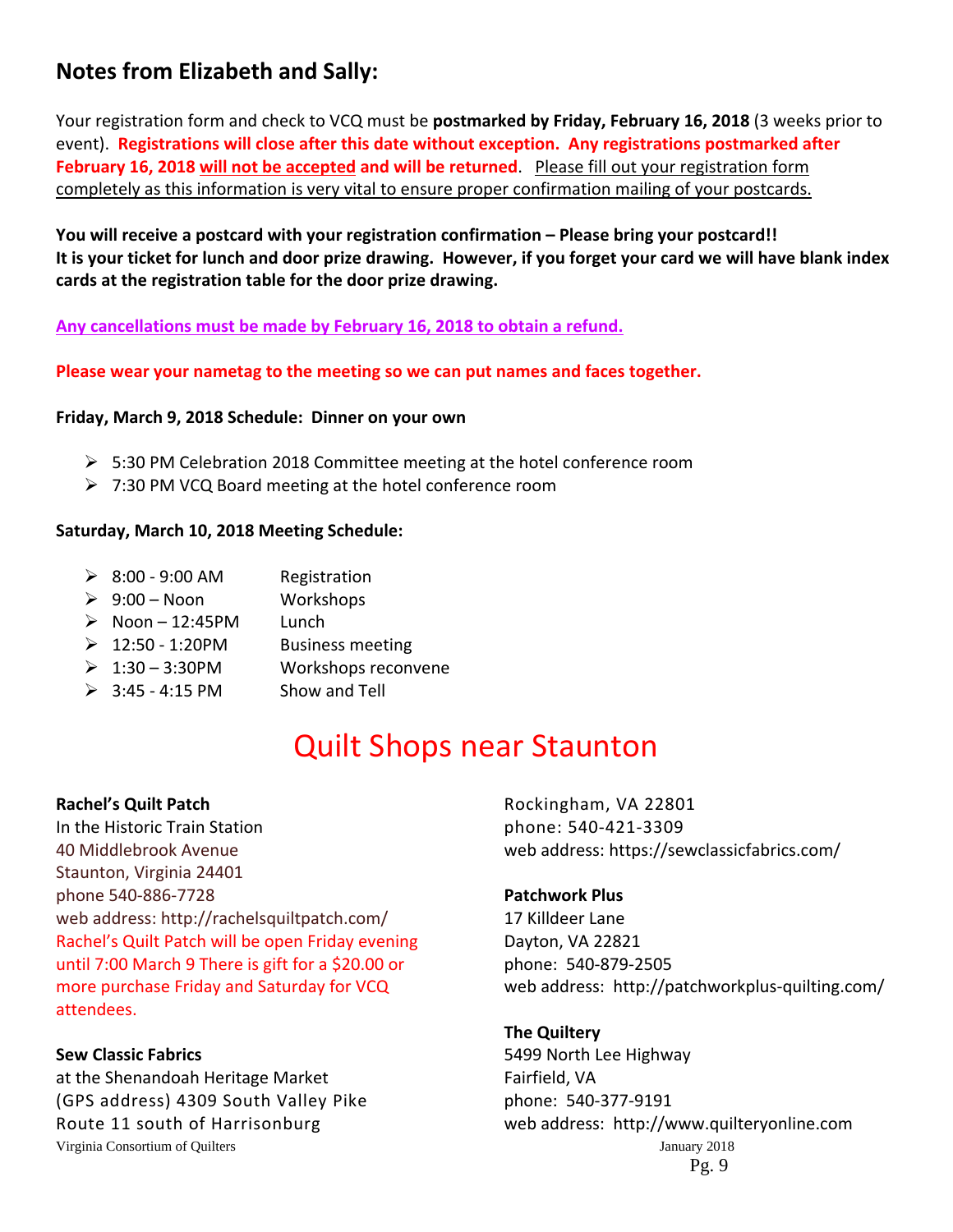Please follow instructions with workshop descriptions to order patterns and kits.

## **Workshops \*\*\*\*\*\*\*\*\*\* Workshops \*\*\*\*\*\*\*\*\*\* Workshops \*\*\*\*\*\*\*\*\*\***

# **Workshop A: Magic Add‐A‐Strip Cookie Cutter wall quilt with Barbara Cline**





Barbara will be teaching her Cookie Cutter class which is inspired from her new quilt book, *Magic Add‐A‐Strip Quilts*. This stunning wall quilt is sure to both challenge and inspire. Miraculously change a quilt pattern with a strip of inserted fabric. Start with simple triangles then slice and insert a 1˝ strip of contrasting fabric to create this new design! Quilters of all skill levels can piece this complex‐looking patterns that is easy to sew. The techniques learned in piecing this quilt are sure to open many more options of quilt patterns in your quilting world. **Magic Add‐A‐Strip Cookie Cutter wall quilt has with many variation possibilities.**

#### **Supply List:**

| Pattern: Cookie Cutter by Barbara Cline<br>(Can be purchased the day of the class from<br>the teacher.) |
|---------------------------------------------------------------------------------------------------------|
| Fabric:                                                                                                 |
| Color option I                                                                                          |
| 3 red fat quarters                                                                                      |
| 10 brown fat quarters                                                                                   |
| $1/2$ -yard gold                                                                                        |
| 1/2 yard of binding                                                                                     |
| <b>Color Option II</b>                                                                                  |
| $2/3$ -yard gray                                                                                        |
| 2 1/4 yards navy                                                                                        |
| 3/4 yard of white                                                                                       |
| 11/4 yards of back-ground fabric                                                                        |
| 1 sheet of card stock                                                                                   |

#### **Supplies**

43" x 45" batting rotary cutter rotary mat rotary ruler thread to match 1 sheet of template plastic 60‐degree triangle (optional) Double sided tape Neutral or gray thread Pins **Scissors** Paper scissors 1/2 yard of double sided fusible web Sewing Machine with 1/4" foot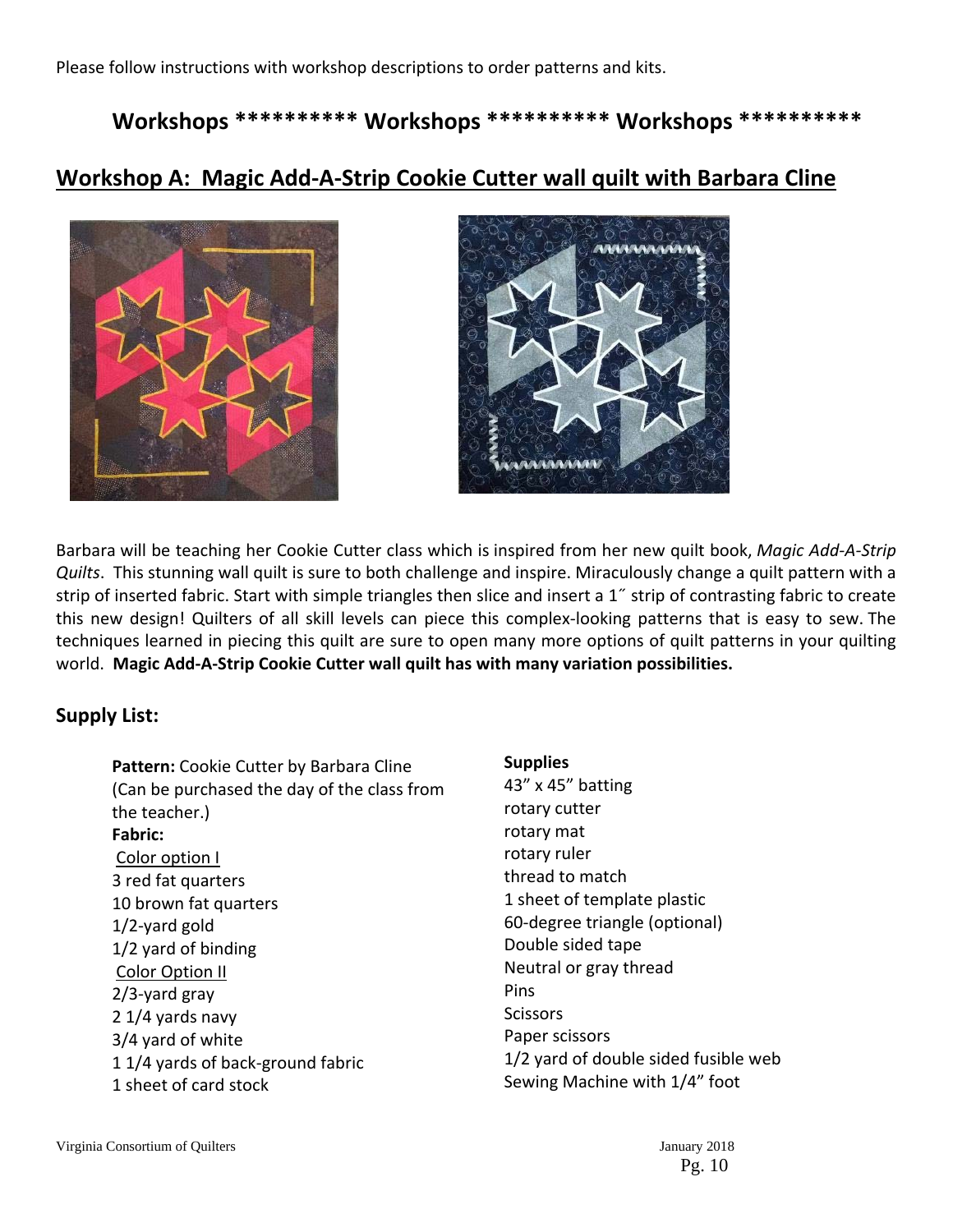#### Pre‐cut before class:

#### **Color option I**

#### Red

Cut 2 strips 7" x WOF from each red fat quarter

#### Brown

Cut 2 strips 7" x WOF from each brown fat quarter

#### Gold

Cut 8 strips 1" x WOF; sub cut into 48 rectangles 1" x 7" Cut 2 strips 2" x WOF

#### Binding

Cut 5 strips 2 1/4" x WOF

### **Color option II**

#### Gray

Cut 2 strips 7" x WOF

#### Navy print

Cut 6 strips 7" x WOF Cut 2 strips 4" x WOF Cut 5 strips 2 1/4" x WOF (Binding)

### White

Cut 8 strips 1" x WOF; sub cut into 48 rectangles 1" x 7" More Options for the project which will change your fabric requirements:



12 green triangles - 3/4 yd.  $\blacksquare$ triangles ‐ 3/4 yd. 18 background triangles ‐ 1 7/8 yd.







 3 shades of blue 1/2 yd. of each shade 18 triangles of each shade 30 grey triangles  $-11/8$  yd. 42 red rectangles – 1/4 yd. 67 red triangles and 67 blue triangles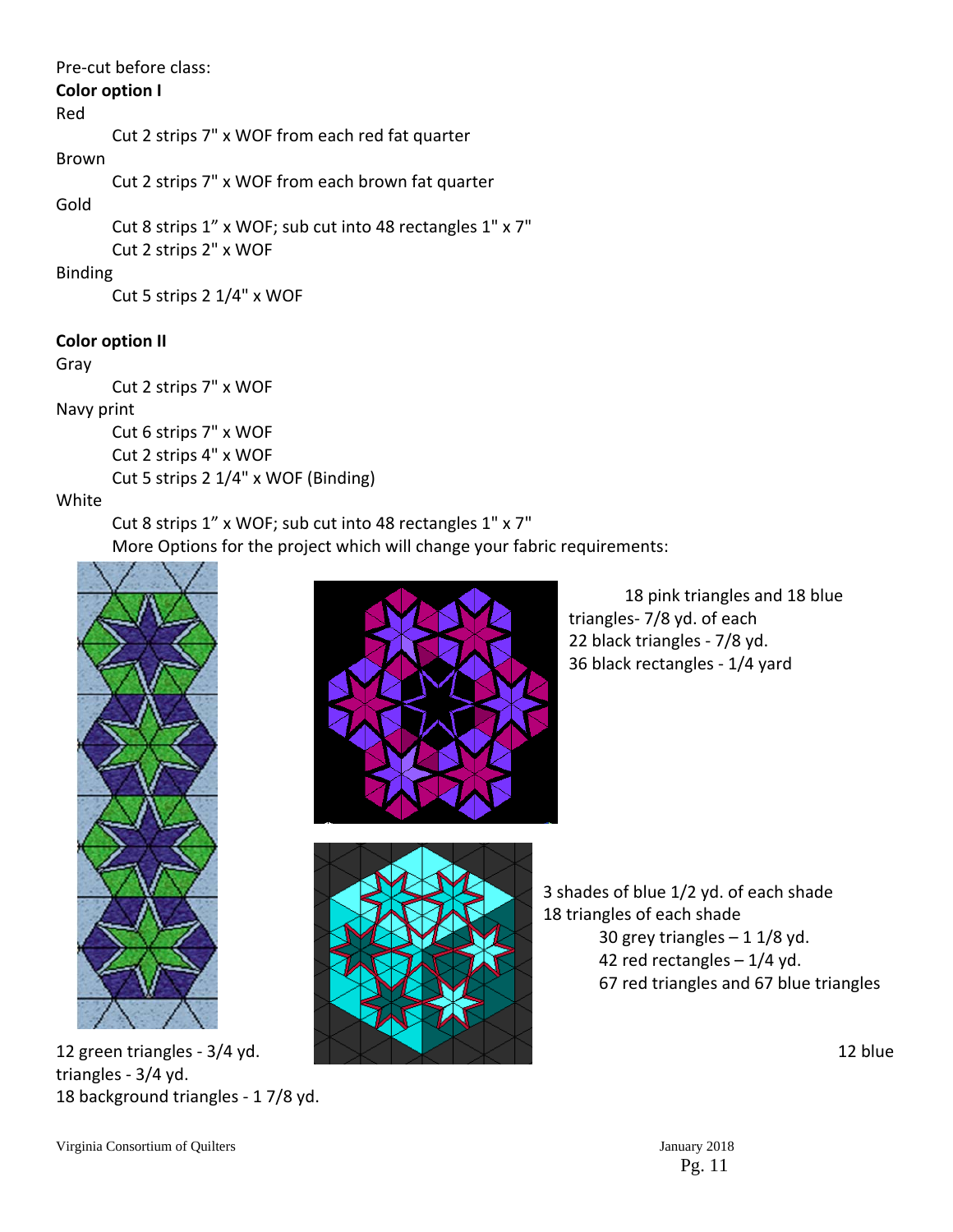#### 2 1/3 of each color way and 120 white rectangles 1 yard **1** and triangles and 72 assorted triangles - 2 1/2



each color way and 120 brown rectangles ‐ 1 yard



**Pattern Fee:** \$8.00 to be paid directly to the teacher on the day of the class, exact change appreciated.

**About your teacher:** Barbara Cline is a designer of quilt patterns and owns the business, Delightful Piecing. She has authored 5 books published by C&T Publishing, the latest one is Magic Add-A-Strip Quilts. She has been featured in *New Quilts from an Old Favorite* and *Quiltmaker* magazines. Her quilts have been on display at the Atlantic Quilt Festival XVII and the Hoffman Challenge. She is a full‐time teacher for the American Quilters Society in Knoxville TN and has taught at the Quilters Unlimited show in Chantilly VA as well as locally in the Shenandoah Valley for quilt guilds and quilt stores. She also teaches for Mid‐Appalachian Quilt. For 20 years she worked at Patchworks Plus in Dayton, VA. She is a member and on the board of the Virginia Quilt Museum and is the chair for the Fresh Air Fund. If you have questions about the project you can email Barbara from her website at: https://www.delightfulpiecing.com/

# **Workshop B: Laser cut kits; what's all the fuss about? with Rose Hall**

Learn how easy and precise laser cut kits can be. Have you seen the ads for laser cut kits and wanted to try one, but didn't want to pay the price for a whole kit? Well, this is your chance! Using Pat Sloan/ Jane Davidson's book, The Splendid Sampler, each student will be able to choose pre‐cut blocks to sit down and sew! Every kit is cut to the specifications in the book. The 6" blocks are super fun to put together (and sort of addicting!).

Book must be purchased before class and brought to class to use. Patterns cannot be duplicated or shared. Extra blocks will be available to purchase for you to Continue making blocks at home, if you wish!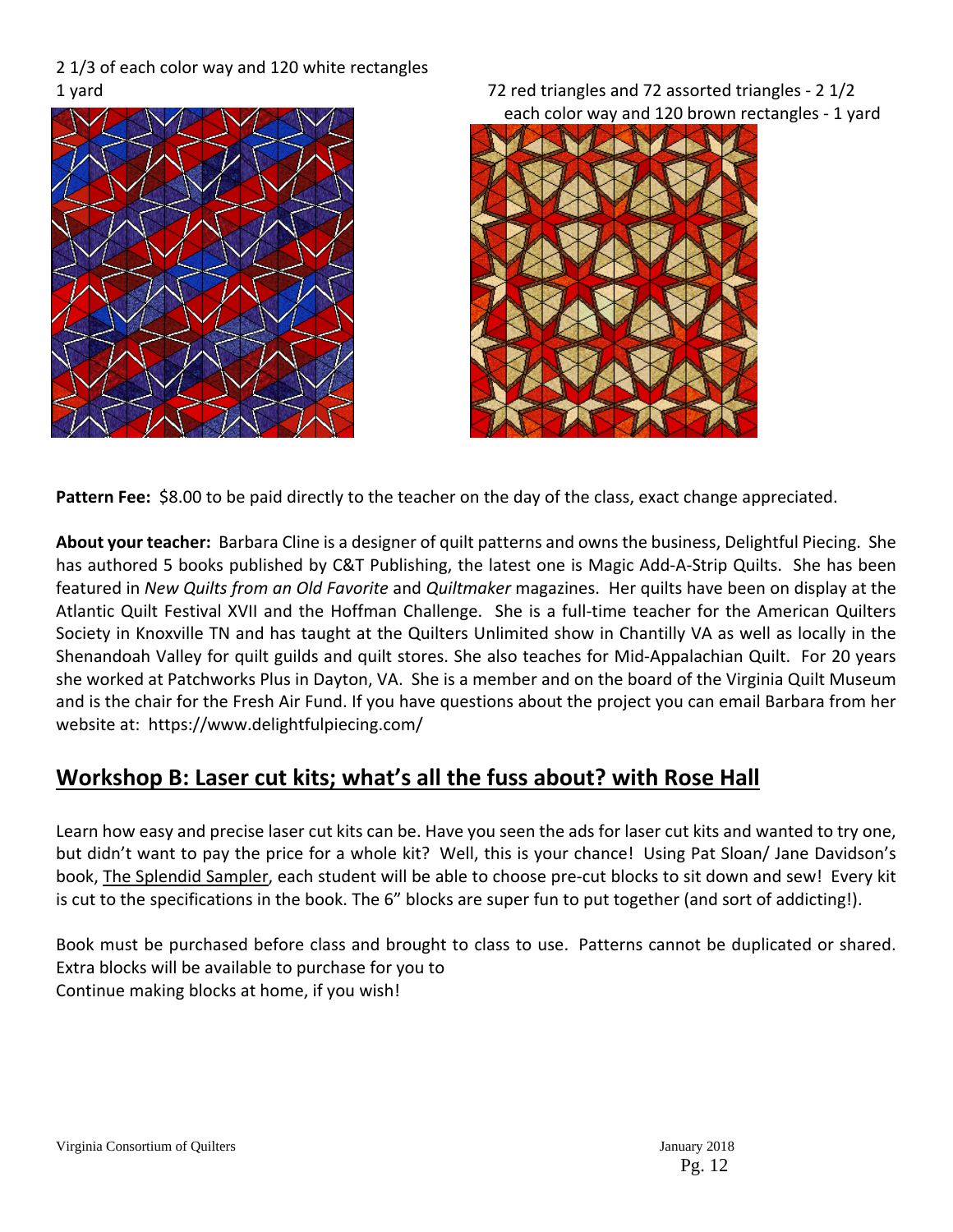

#### **Skill Level Required:** Confident Beginner

**Supply List:** basic sewing supplies--machine, thread, seam ripper, etc. I recommend a neutral thread‐‐gray or tan. A small cutting mat, rotary cutter, ruler, etc. will also be helpful.

**Kit Fee:** \$20.00 payable directly to the teacher at beginning of class. To start off the day, you will receive three blocks of varying techniques from your kit fee, payable directly to the teacher. Each is a 6" block from the book The Splendid Sampler by Pat Sloan and Jane Davidson. All the blocks are pre‐cut according to the pattern directions. Kits can be picked out the morning of class. You will have several kit selections from which to choose. Working at your own pace will

determines how many additional kits you may wish to purchase. Rose will be able to accept check or credit card. The book MUST be purchased ahead of time and brought to class. Copyright is important. Everyone needs an individual copy of the book, no sharing. The book may be available at your local quilt shop or can be purchased from amazon.com

**About your teacher:** Rose Hall is a middle school librarian by day, a mom and quilter by night! Through her business, Custom Quilt Kits, she shares her enjoyment of pre‐cut, ready to sew quilt kits with others. Rose can be contacted at: **www.customquiltkits.com**

# **Workshop C: Ruling your scraps Rachel Brown**



Welcome to my world of Scrap Design. I know I am not alone. No matter how you choose to keep and store your leftovers, most of us have lots of them. In my workshop I will share with you my philosophy for saving and cutting scraps into usable units for your scrap projects. Our goal will be to design and assemble a table topper or table runner with scraps from your stash.

**Skill Level:** Creative Intermediate

Your project will be in the range of 18" x 45" or 54" or a square 36" or 40".

#### **Supplies:**

❏ Tucker Trimmer ® half square triangle trim down ruler

❏ Wing Clipper® 4‐square method flying geese ruler. If you know you would like to use these and do not have them, let me know. I will bring them.  $\Box$  6" x 12" ruler, or 6" x 24" ruler.

❏ Rotary cutter

- ❏ Mat
- ❏ Small iron
- ❏ Table top light
- ❏ Pillow for your chair

❏ A design board if you have one. 16" x 16" flannel covered board.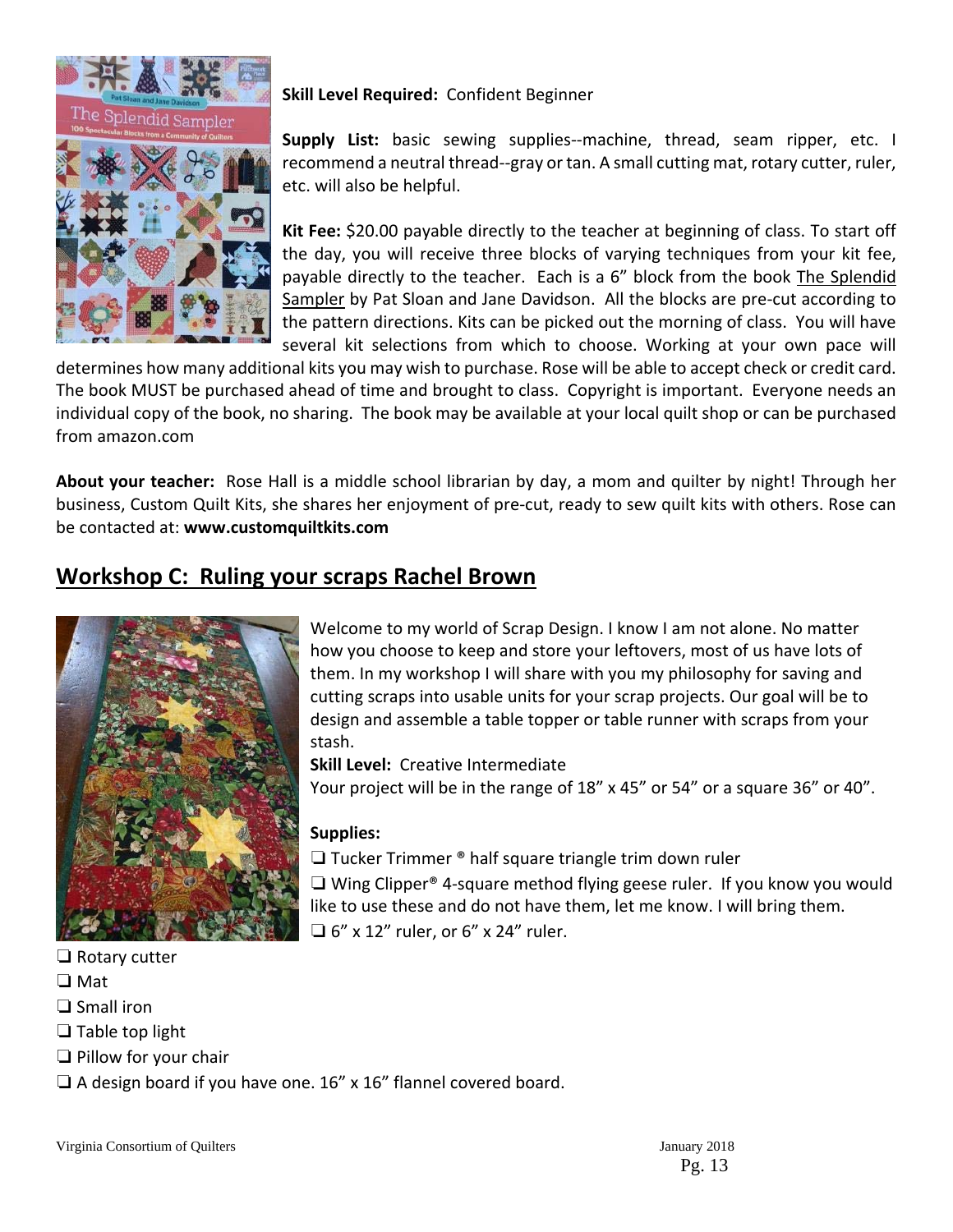Fabric: Now, about your scraps. I save my leftovers from one project together. I know they will all work together. Or pull scraps in one color family. You may precut some of them. Save some larger pieces for class, since we will design as we go, and you may need something different than what you have pre‐cut.

❏ Assorted Gold fabric for Stars (or any color you want your stars to be.) Do Not Cut

| <b>Small Scale</b>                       | <b>Medium Scale</b>                     |  |
|------------------------------------------|-----------------------------------------|--|
| Rectangles:                              | Rectangles:                             |  |
| $2" \times 3 \frac{1}{2}"$               | $2\frac{1}{2}$ x 4 $\frac{1}{2}$        |  |
| Squares:                                 | Squares:                                |  |
| $1\frac{1}{2}$ x 1 $\frac{1}{2}$         | $2" \times 2"$                          |  |
| $2" \times 2"$                           | $2\frac{1}{2}$ $\times$ 2 $\frac{1}{2}$ |  |
| $2\frac{1}{2}x$ $\times$ $2\frac{1}{2}x$ | $3" \times 3"$                          |  |
| $3" \times 3"$                           | $4\frac{1}{2}$ $\times$ 4 $\frac{1}{2}$ |  |
| $4\frac{1}{2}$ $\times$ 4 $\frac{1}{2}$  | $5\frac{1}{2}$ x 5 $\frac{1}{2}$        |  |
|                                          |                                         |  |
|                                          |                                         |  |

Students may contact me for rulers, if needed. My e‐mail is rachel.rqp@comcast.net or 540.886.7728

**About your teacher:** I grew up in Lancaster County, PA near East Petersburg. I did not grow up with quilting relatives. I taught myself to sew when I was 7. My sewing machine has been my therapeutic "friend", as long as I can remember. I made my own clothes since the 8th grade; my favorite patterns were Vogue patterns for their style and complexity. I moved to Virginia in 1972 and was welcomed into a church quilting group. I learned to hand quilt at the frame first, and later taught myself to piece with the help of the Georgia Bonesteel Lap Quilting books from Oxmoor Press. There were no quilt shops, no guilds, no classes. But there were women willing to share what they knew. I opened Rachel's Quilt Patch in 1997. Over the years I have published one quilting book. Adoration Quilts, now out of print after the sixth reprinting. I also wrote Small Camel Follows the Star, a children's book. I design and publish patterns for the shop. I enjoy leading workshops. There are more ideas in my head than I will ever be able to translate into patterns and projects. In addition to quilting, I love to write, garden and cook. My greatest accomplishment in my garden are my thriving fig trees, (2 actually) that gifted me with hundreds of fresh figs this summer and fall.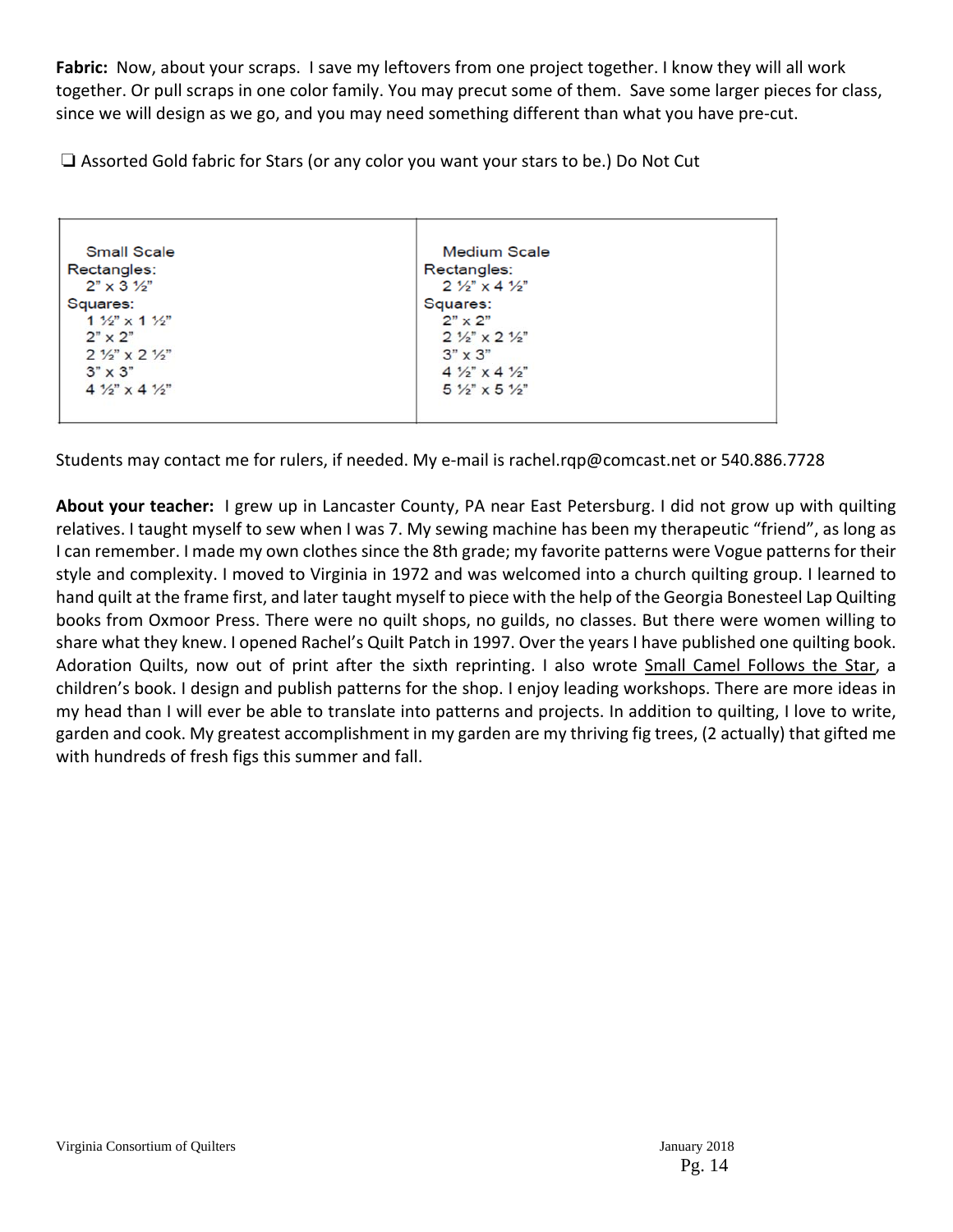# **Workshop D: Come Quilt With Me**

Bring your own project to work on as you sit and quilt with other members and experience wonderful fellowship.







**VCQ will be scheduling meetings all over the state. If your guild would like to sponsor a meeting contact one of the Board members. If you know of a quilting teacher we would be interested in, please contact Elizabeth Gibson, Programs Chair/Teachers at** programs@vcq.org or 703-481-6879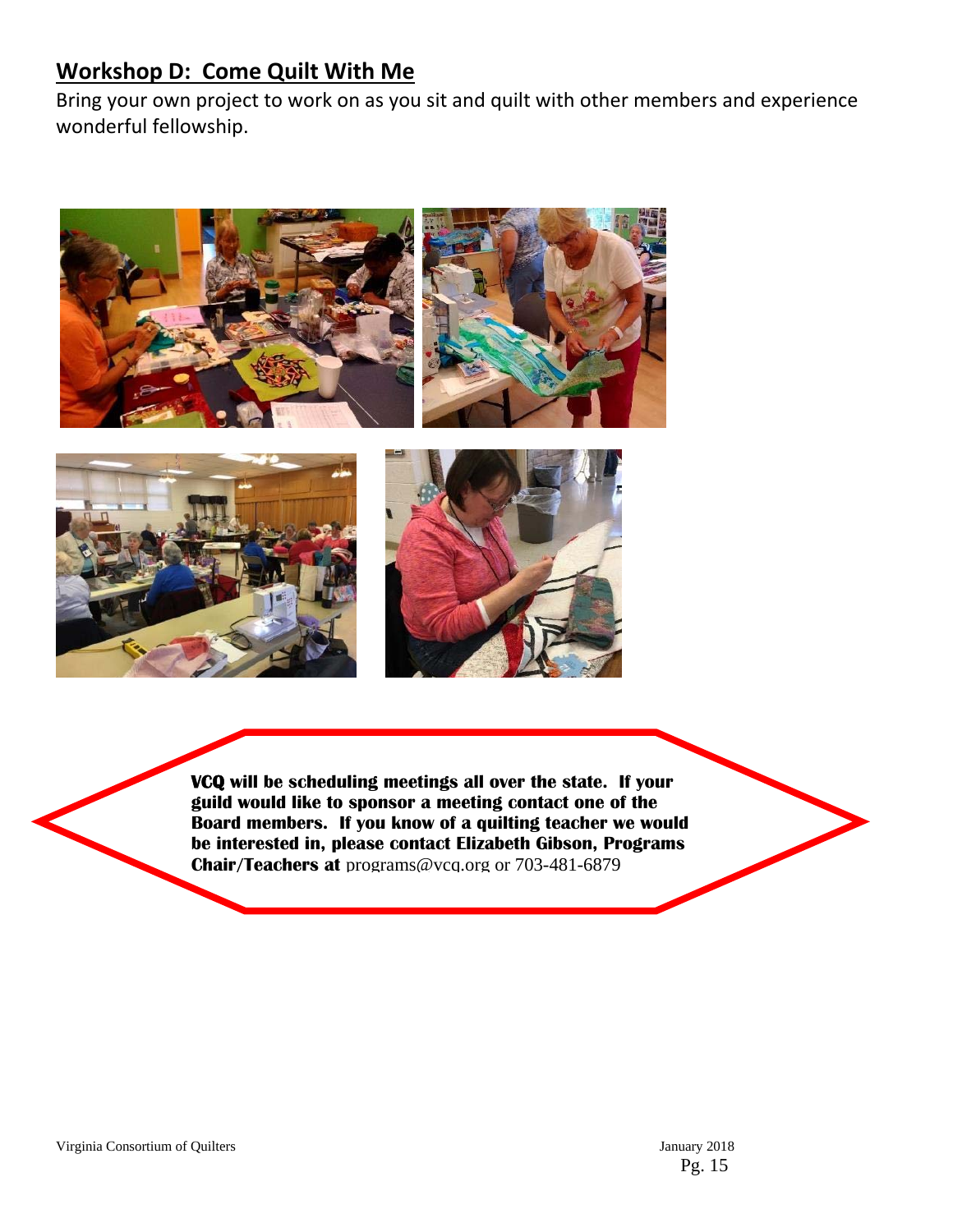# **VCQ WORKSHOP REGISTRATION FORM**

Registration form deadline: **Friday, February 16, 2018 Registrations will close after this date without exception.** 

Any registrations postmarked after February 16, 2018 will not be accepted and will be returned. Any workshop cancellations **prior to the deadline are eligible for a refund.**

Please fill out **completely** and please **PRINT***.*

| Name    |      |       |     | Member______ Non-Member_____ |
|---------|------|-------|-----|------------------------------|
| Address |      |       |     |                              |
|         | City | State | Zip |                              |
| Phone   |      | Email |     |                              |

Choice of Workshop (includes lunch). Circle letters and indicate choice on line below. In the event your workshop choice is full and you are placed in CQWM, do you want the \$5.00 refund or donate it to VCQ?

(please check your preference) \_\_\_\_\_\_\_\_\_\_\_\_\_Refund \_\_\_\_\_\_\_\_\_\_\_\_\_VCQ

Workshop A: Magic Add‐A‐Strip Cookie Cutter Wall Quilt with Barbara Cline Workshop B: Laser cut kits; what's all the fuss about? with Rose Hall Workshop C: Ruling your scraps with Rachel Brown Workshop D: Come Quilt with Me (CQWM)

1st choice\_\_\_\_\_\_\_\_\_\_\_\_ 2nd choice\_\_\_\_\_\_\_\_\_\_\_\_3rd choice\_\_\_\_\_\_\_\_\_\_\_\_

| Cost                                             |               |
|--------------------------------------------------|---------------|
| Member, Workshop                                 | \$40          |
| Member, Community Service/Come Quilt with Me     | \$35          |
| Non-member, Workshop                             | \$55          |
| Non-member, Community Service/Come Quilt with Me | \$45          |
| Host Guild Non VCQ committee member              | $$15**$ lunch |
|                                                  | only          |

\*\*A host guild non‐VCQ committee member may register as a guest only for \$15 to include lunch and the business meeting. A non‐ VCQ visitor may attend any business meeting only and both must pre‐register in order to have an accurate count for lunch.

Amount enclosed: \$\_\_\_\_\_\_\_\_\_\_\_ Pattern or supply fee, if any, is paid to teacher at time of class unless directions within workshop description say otherwise. Please try to bring exact change for patterns and kit fees

Are you willing to be a class helper? Yes No

Are you bringing a sewing machine to Come Quilt with Me? Yes No

Were you referred or invited by a VCQ member? Yes No

If so, please write in their name Special lunch requirements:

|                                                                         | Vegetarian | Gluten-free | Allergic to                                                             |  |  |
|-------------------------------------------------------------------------|------------|-------------|-------------------------------------------------------------------------|--|--|
| Send workshop registration form and your check <b>payable to VCQ</b> to |            |             |                                                                         |  |  |
| Debi Harding, 2356 Bizzone Circle, Virginia Beach, VA 23464             |            |             |                                                                         |  |  |
|                                                                         |            |             | Questions? Contact Debi Harding at 757-615-7758 or Debi.Harding@usi.com |  |  |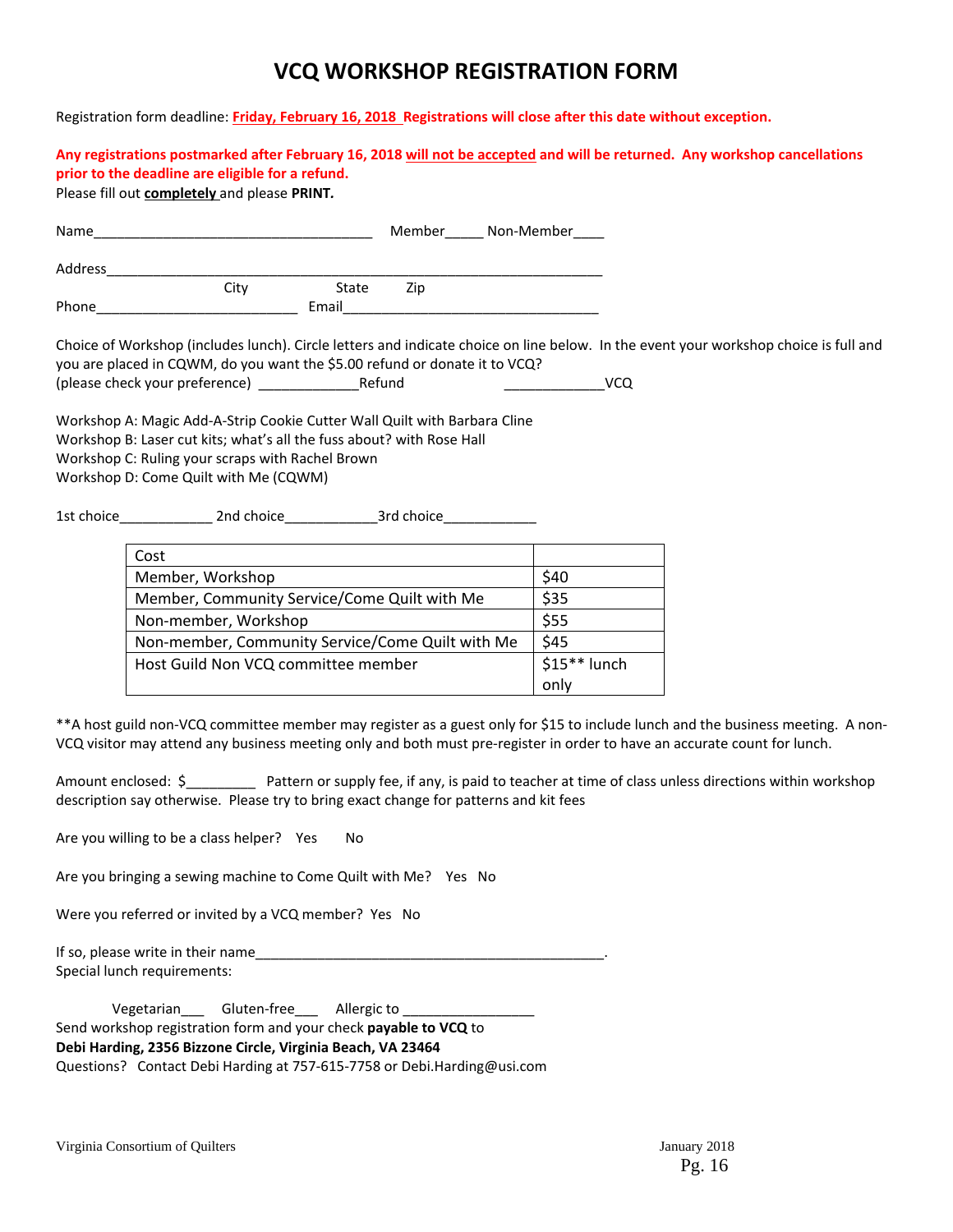#### **TREASURER'S REPORT AS OF DEC. 19,2017**

Money Market: \$7,002.54 Checking Account: \$32,603.48



Rose Hall

Your guide to time saving pre-cut kits.

http://www.customquiltkits.com

rose@customquiltkits.com

15% off for VCQ members. Just mention your membership in the email!



Virginia Consortium of Quilters January 2018